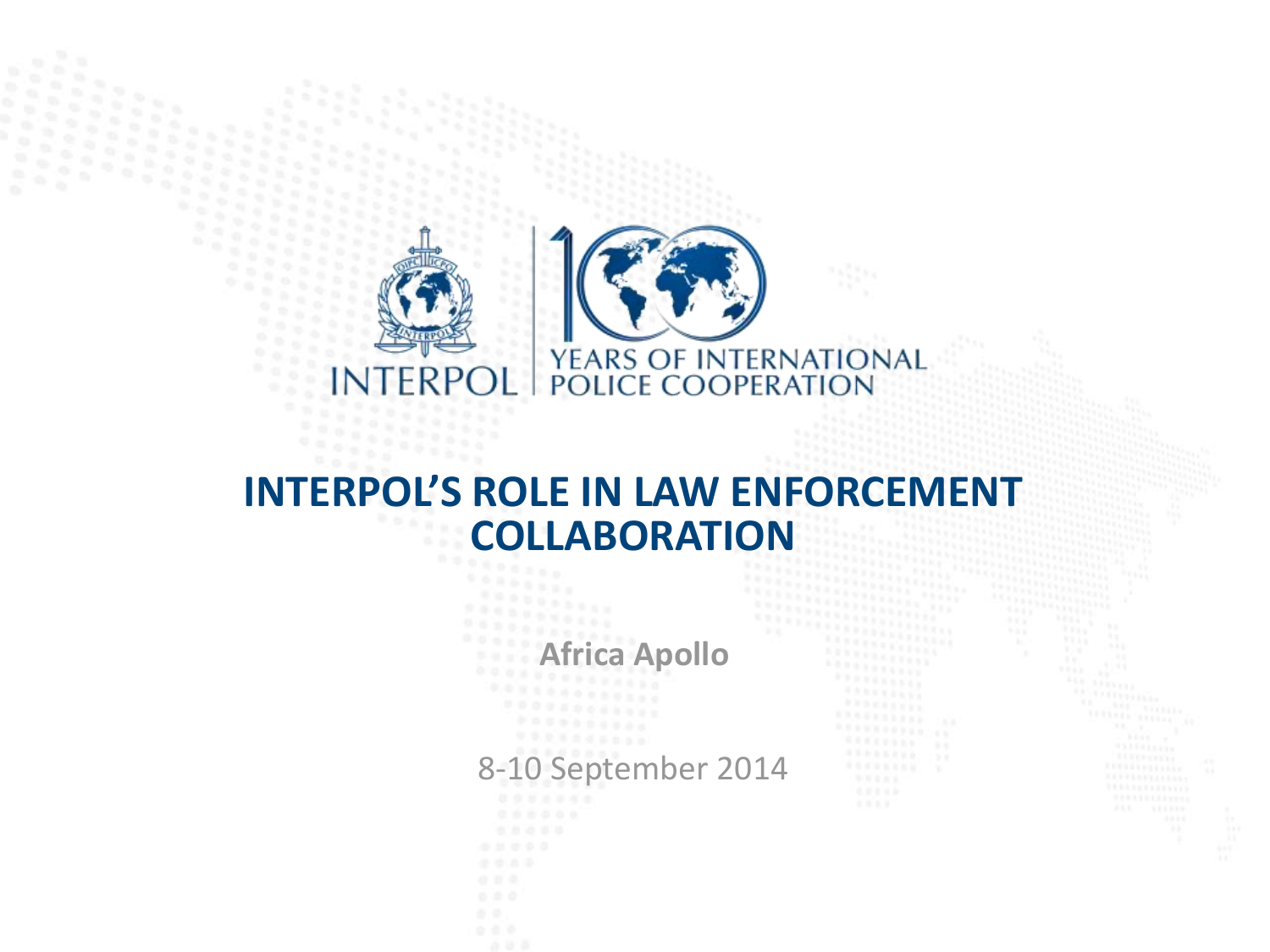

#### **Scope**

**1. Introduction (Priorities & core functions)**

**2. Operational databases and services**

**3. Integrated soultions to access INTERPOL's databases**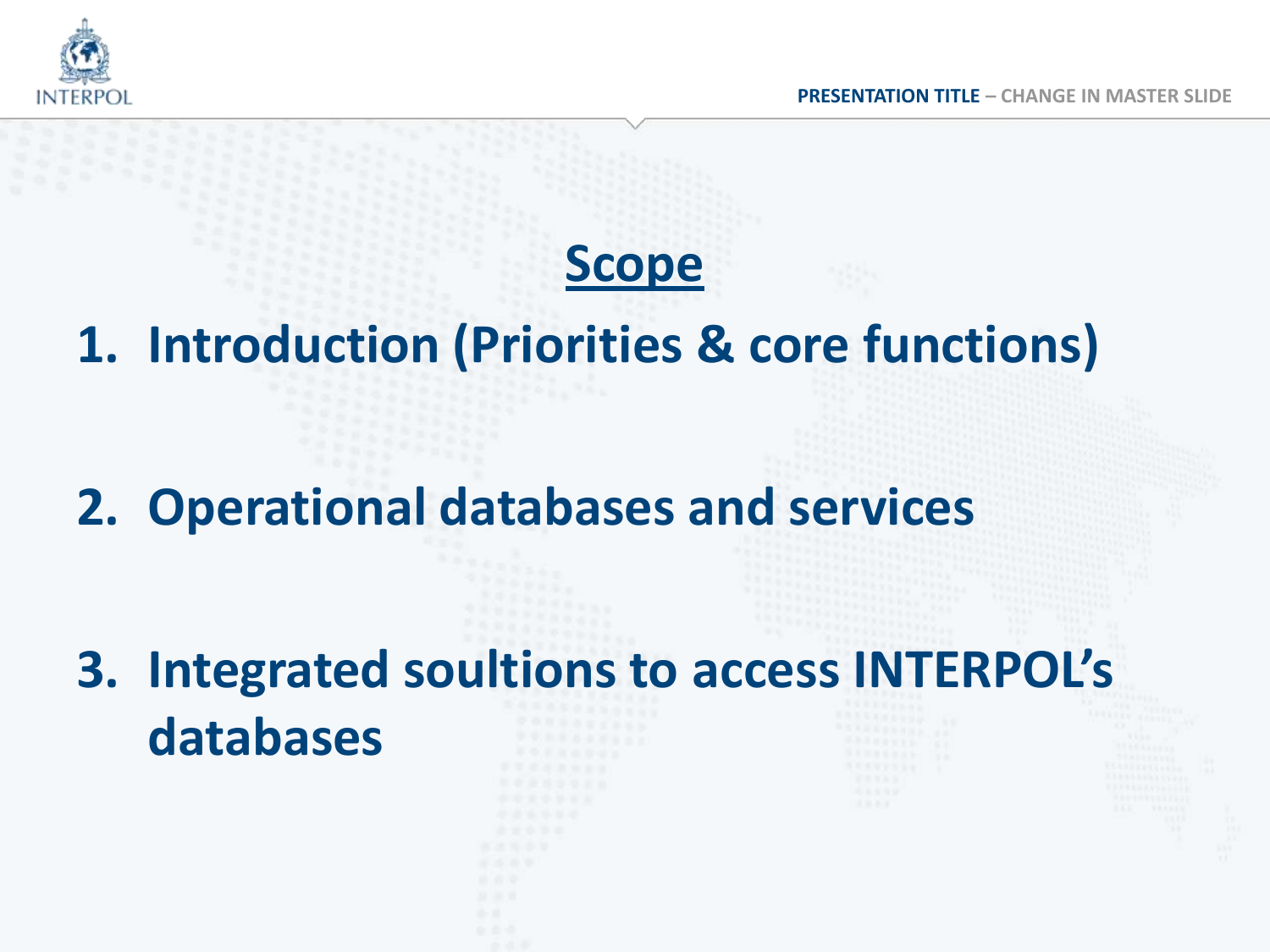## STRATEGIC PRIORITIES







#### Secure Global Police Information System I-24/7

#### Identification of Crimes and Criminals

### 24/7 Operational Support

### Capacity Building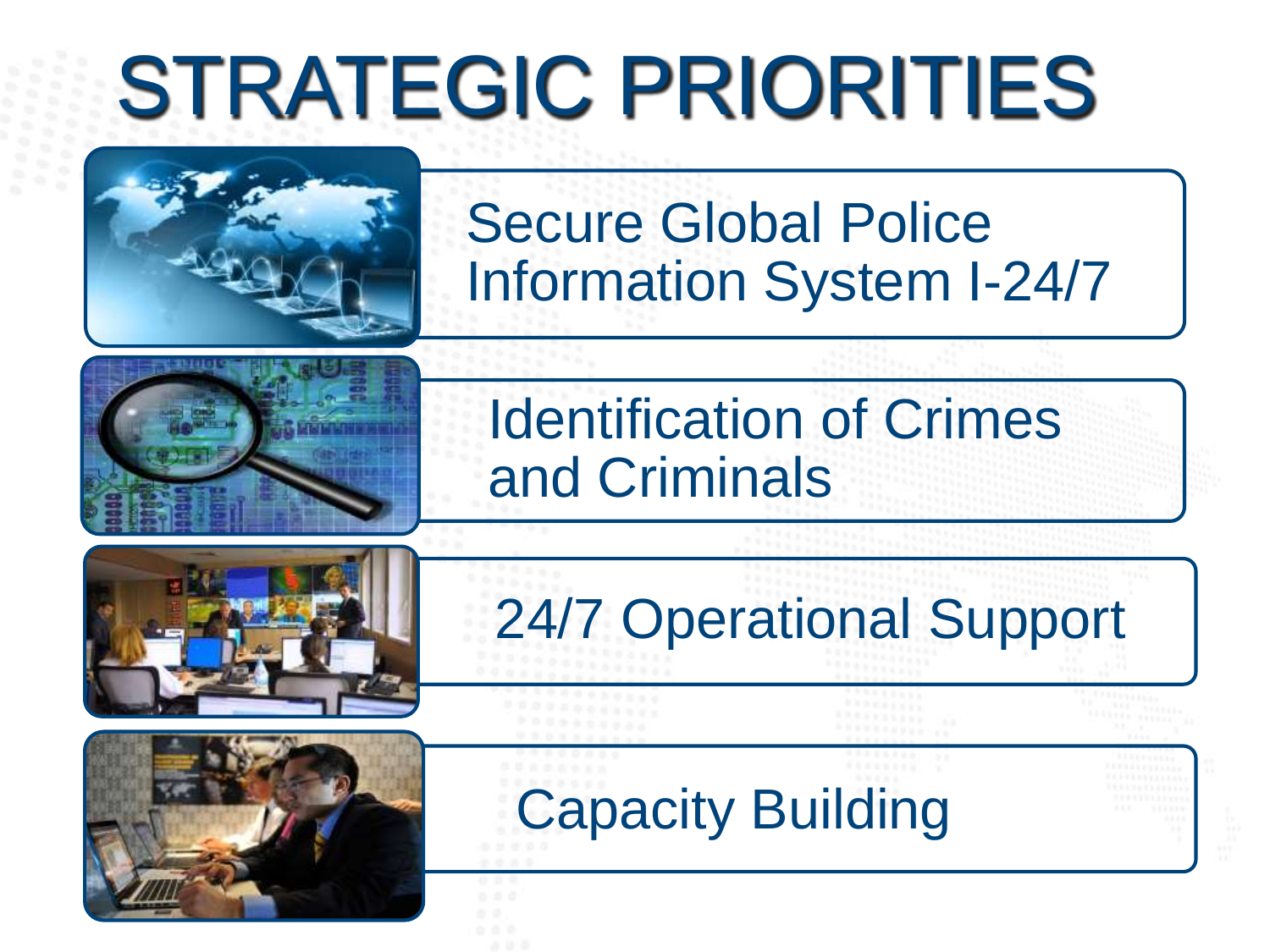### **INTERPOL's 4 core functions**

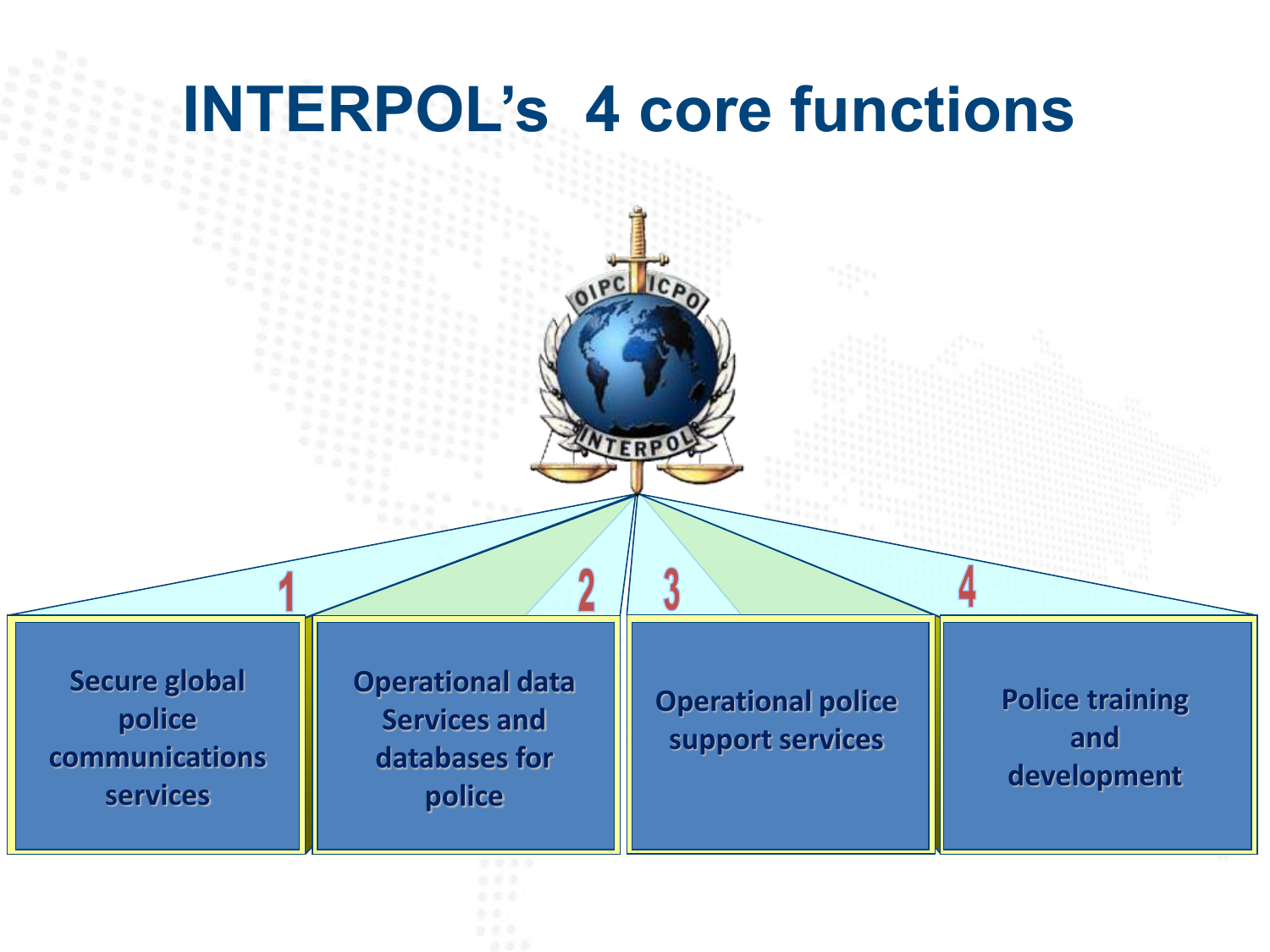# I-24/7 NETWORK

**Czech Republic**

**Germany**

**Sweden**

**Poland** 

**Finland**

**Estonia**

**Hungary**

**Denmark**

**U. K.**

**Norv** 

**Iceland**

**Ireland**

**Catalogue** And Barbadøs **Retherlands Belgium Brita Bermuda (SB) Bosnia-Herzegovina Bulgaria** Slovakia **Costa Rica Cuba Dominican Republic Egypt El Salvador FRACO France Georgia Guatema Israel Italy Asion Communication of the Communication of the Communication of the Asian Lebanon Mexico Vatican City Slovenia Nicaragua Portugal Spain Puerto Rico-US (SB)**<br> **Puerto Rico-US (SB) Gatarram Capacity Capacity Capacity Capacity Capacity Capacity Capacity Capacity Capacity Romania Saudi Arabia** Serbia Montenegro **Turkey Mauritania Senegal Mali Ethiopia Eritrea Niger Chad Sudan Guinea-Bissau (Brunch Leoned State) Sierra Leone** Liberia **Somalia** Somalia Somalia **Gambia**<br> **Haiti**<br> **Haiti**<br> **Haiti**<br> **Haiti**<br> **Gambia**<br> **Gambia Burkina Faso Morocco Anguilla (SB) Barbud Aruba Grenada San Marino Jamaica St Lucia Dominica**

**Canada**

**Colombia Economic Adoption Guyana Panama Suriname Vertherland Ant. Equatorial Angola Togo Netherland Ant.** Equatorial **Cong Ghana Turks & Caicos**<br> **Brit. V. I (SB) Equatorial Guinea**

**Argentina** 

**Way** 

**Paraguay**

**Chile**

**Peru**

**Botswana South Africa LesothoSwaziland lique Namibi Zambia Madagascar** 

**Tanzania Burundi Malawi Seychelles Mauritius**

**Bangladesh**

**Thail**a

**Singapore** 

**Timor Leste**

**Nepal**

**India**

**Sri Lanka**

**Cambodia**

**Laos** 

**Indonesia**

**Ma**la<mark>ysia</mark>

**Armenia**

 $\mathbb{R}$ 

**Digital** 

**Moldova**

**Bahrain** 

**ien** 

**Kenya**

**Rwanda**

**Pakistan**

**Maldives**

en. o

**Hong Kong - China (SB)**

**Macao - China (SB)**

**Philippines** 

**American Samoa - USA (SB) Brunei Fiji Marshall Islands Nauru Lew Guinea Tonga Samoa**

**New Zealand**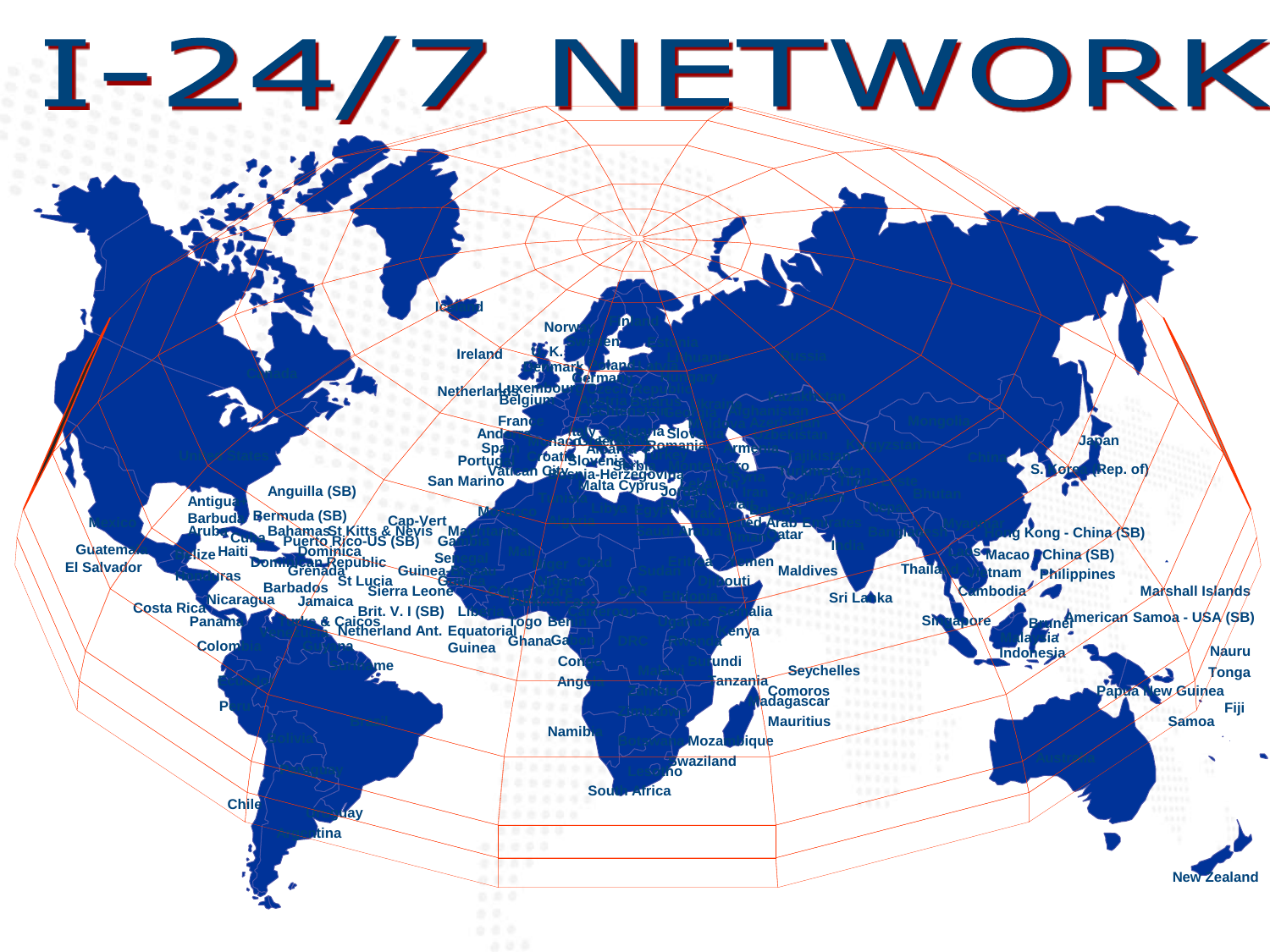## COMMAND & COORDINATION CENTER





**Planned**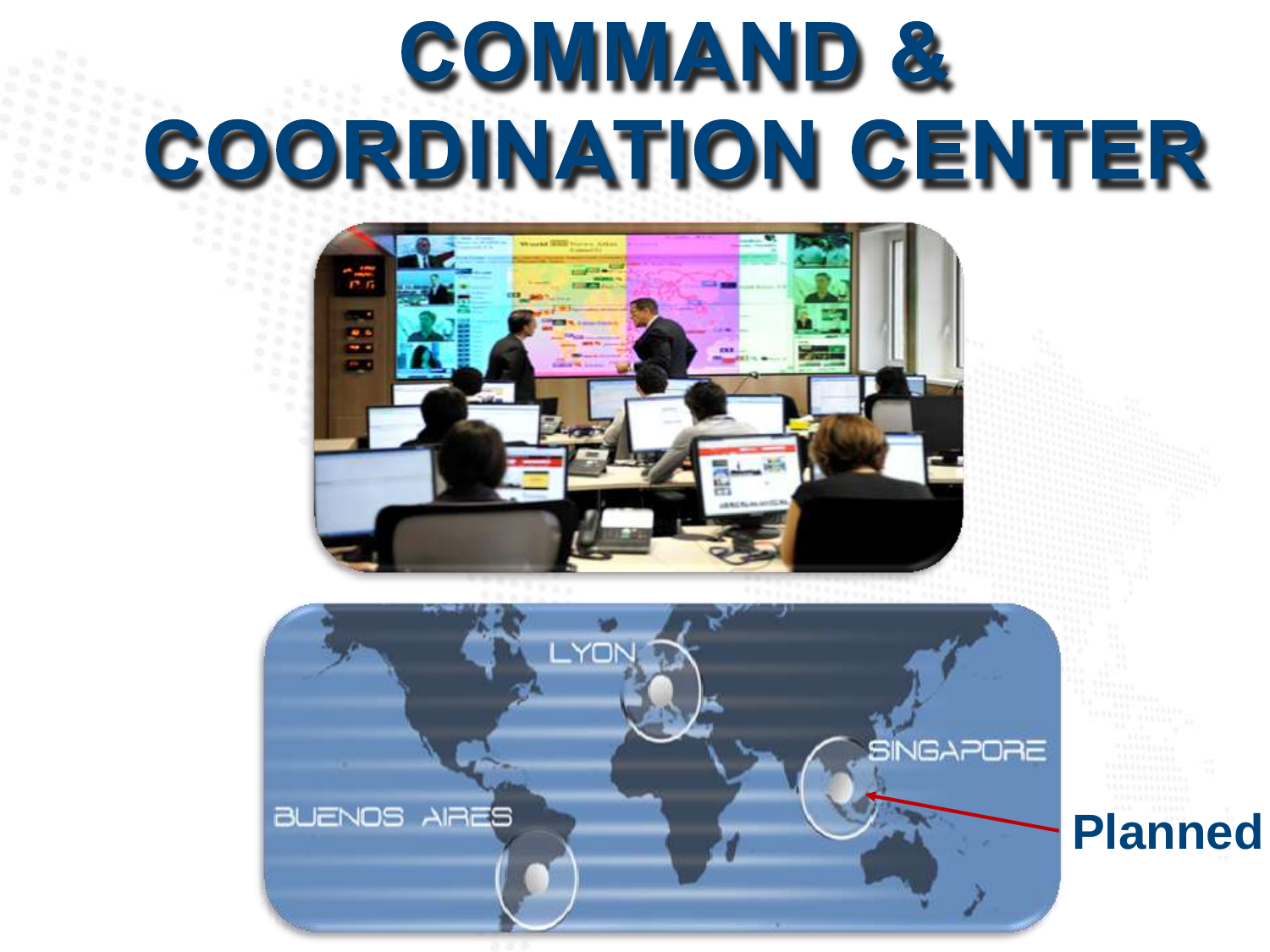Core function #2: Operational data services and databases for police

#### **Operational databases and services**



#### Notices and diffusions



#### Nominal

**INTERPOL databases** 

#### SLTD - Stolen and lost DNA travel documents



#### Fingerprints



#### SMV - Stolen motor

vehicles

WOA - Stolen works of art



#### ICSE – Child Sexual Exploitation abuse images

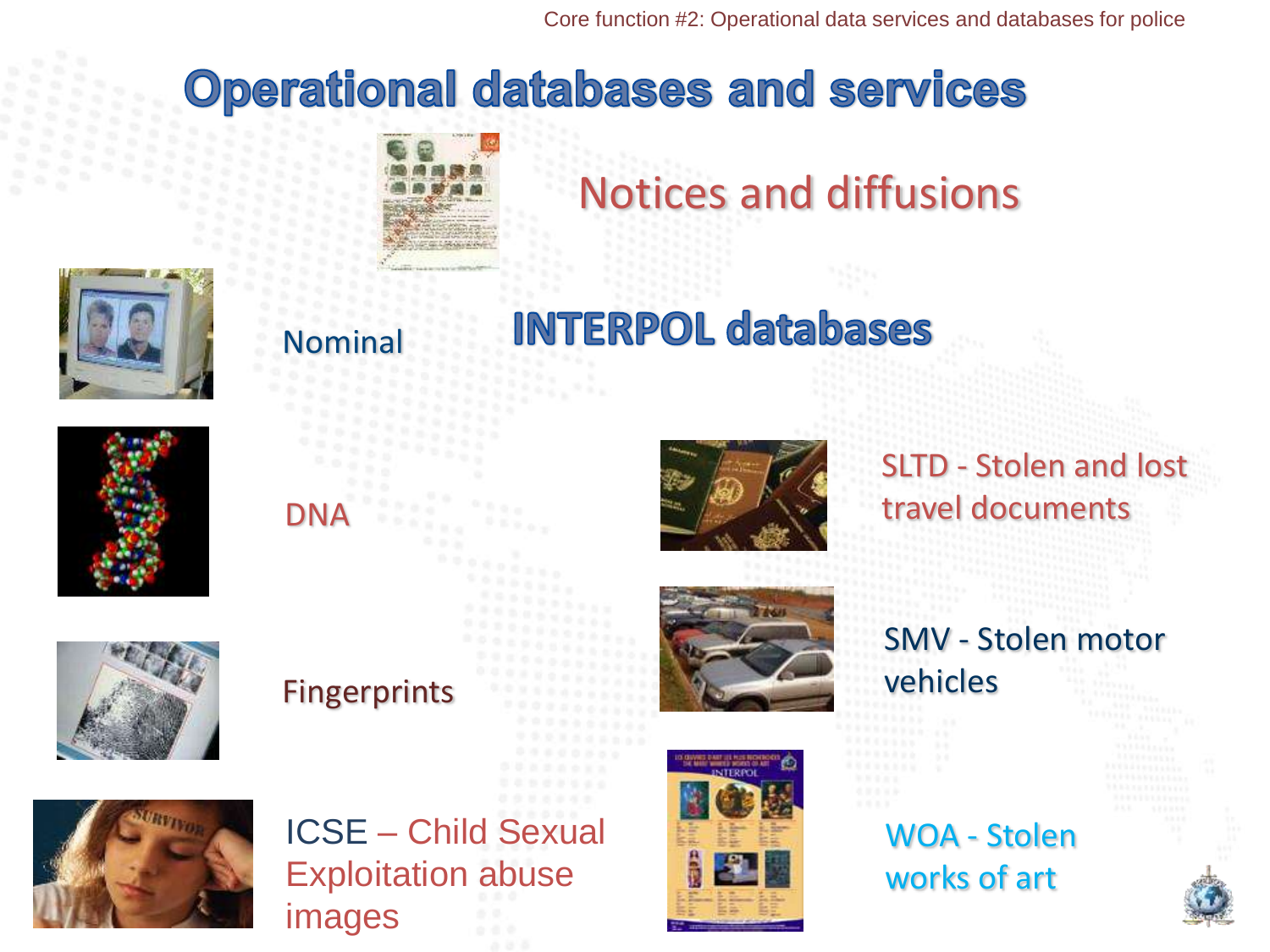### **Integrated Solutions to Access Interpol's Databases – MIND/FIND.**

- First-line control law enforcement agencies (border police, immigration) can get; reliable, accurate and up-to-date information related to lost/stolen travel documents, stolen motor vehicles and wanted criminals, in real-time and receive a near-instantaneous response from INTERPOL's I - 24/7
	-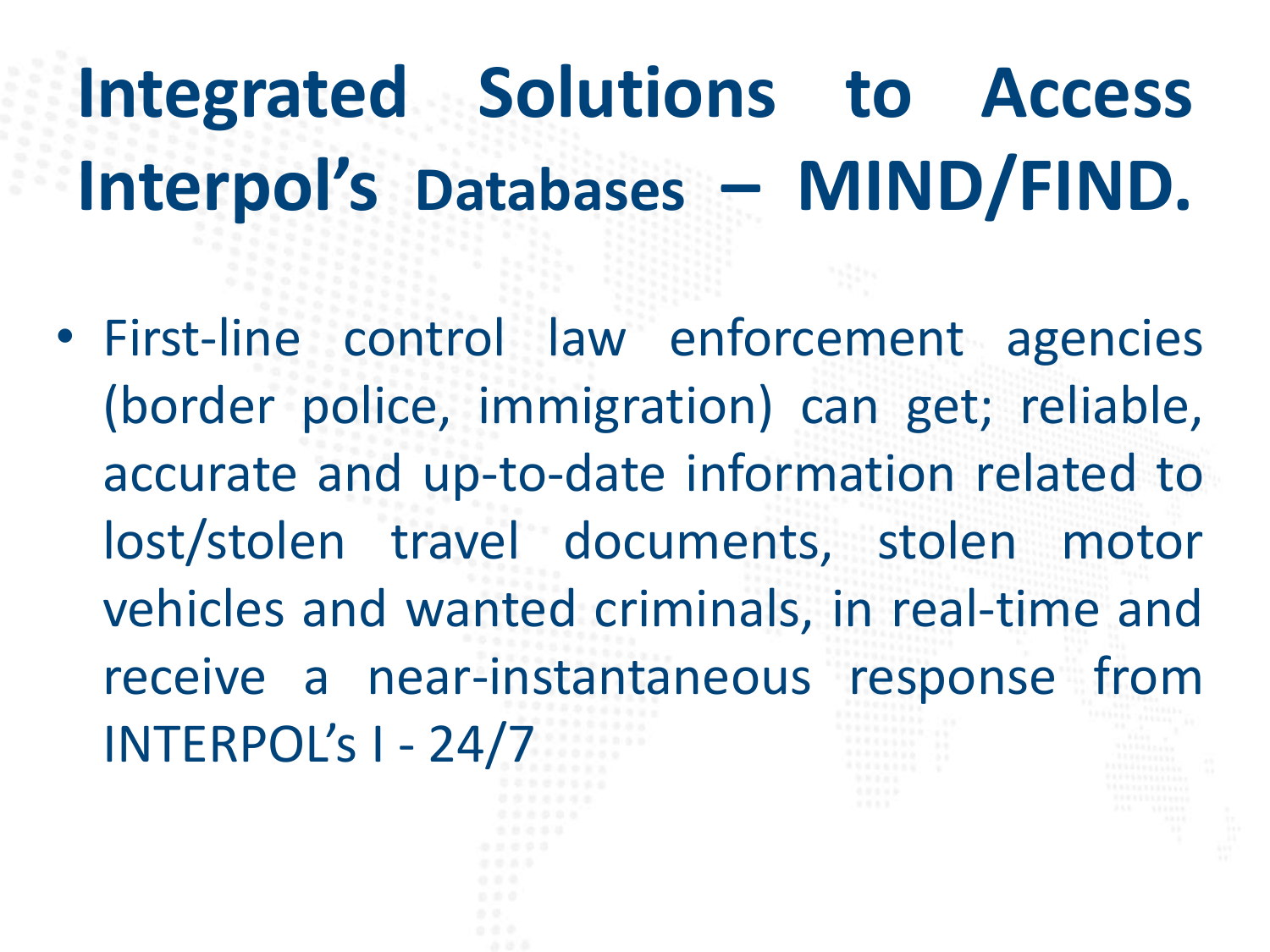• Fixed Interpol Network Database - **FIND** is meant for access to Interpol's databases in IPSG through the 'on-line' integration and communication between existing national server and IPSG server, via I 24/7 network.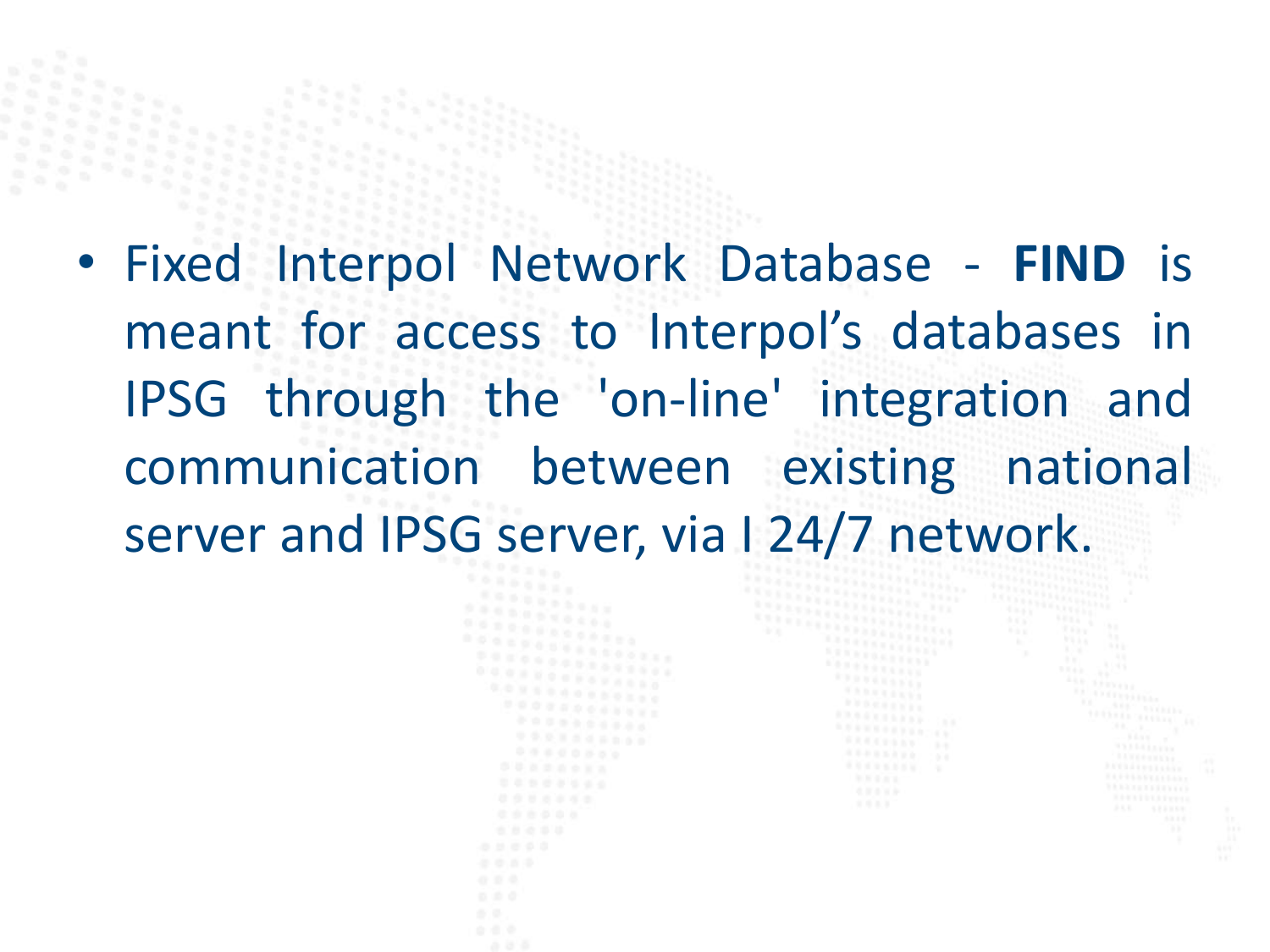• **MIND** is meant for 'off-line' access to Interpol's databases on the national level for those countries that, from whatever reason, can not have the FIND.

• Using I 24/7 network, IPSG provides a country Automated Search Facilities Data-Sets than can be accessed locally.

• MIND is entirely under IPSG's control and IPSG is responsible for updates of the data.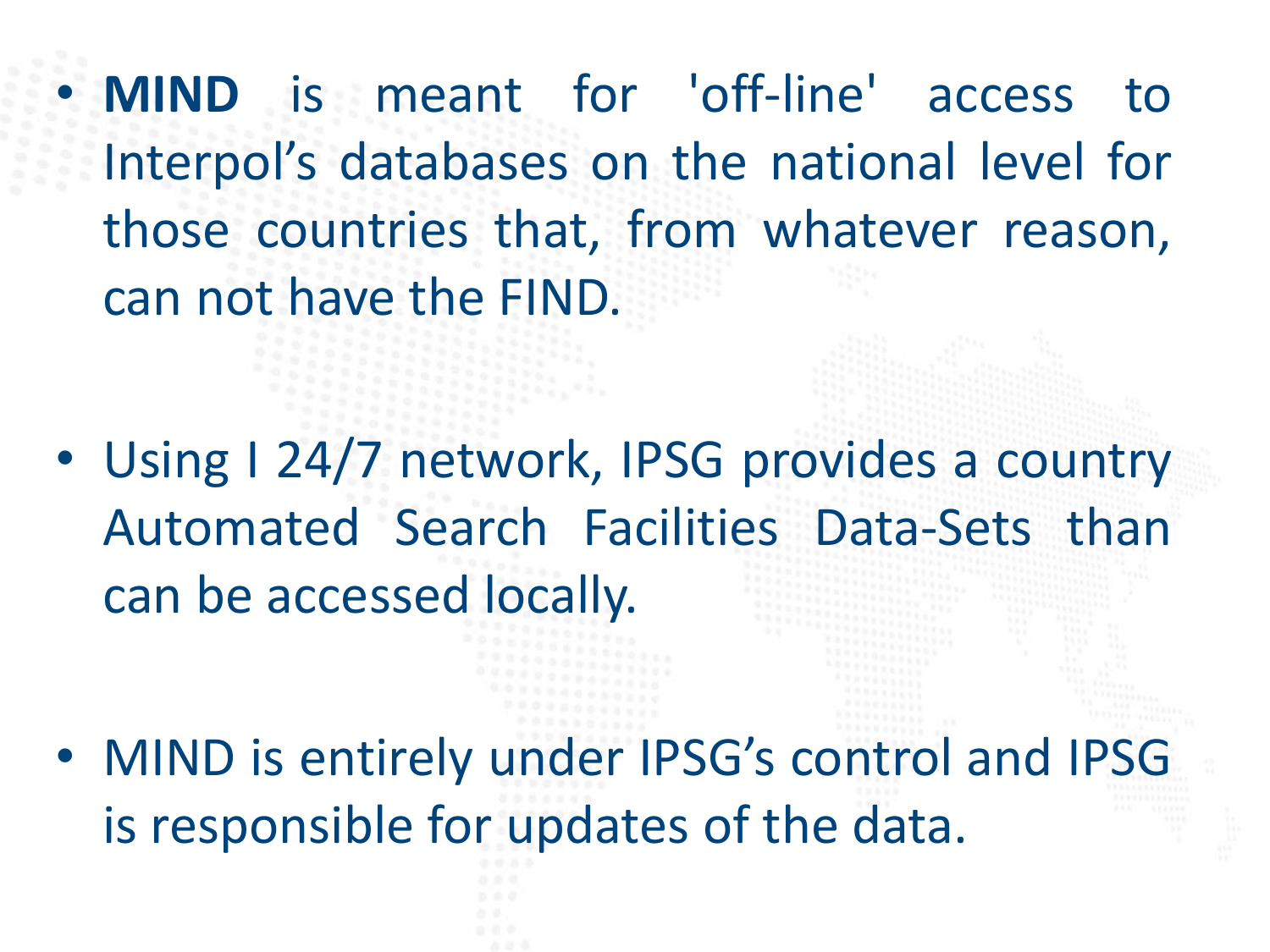• Implementation of this new accessibility to Interpol's databases, especially that of lost/stolen travel documents aims to detect and prevent the use of fraudulent travel documents by terrorists and criminals for their international travel and identity concealment in their other criminal activities.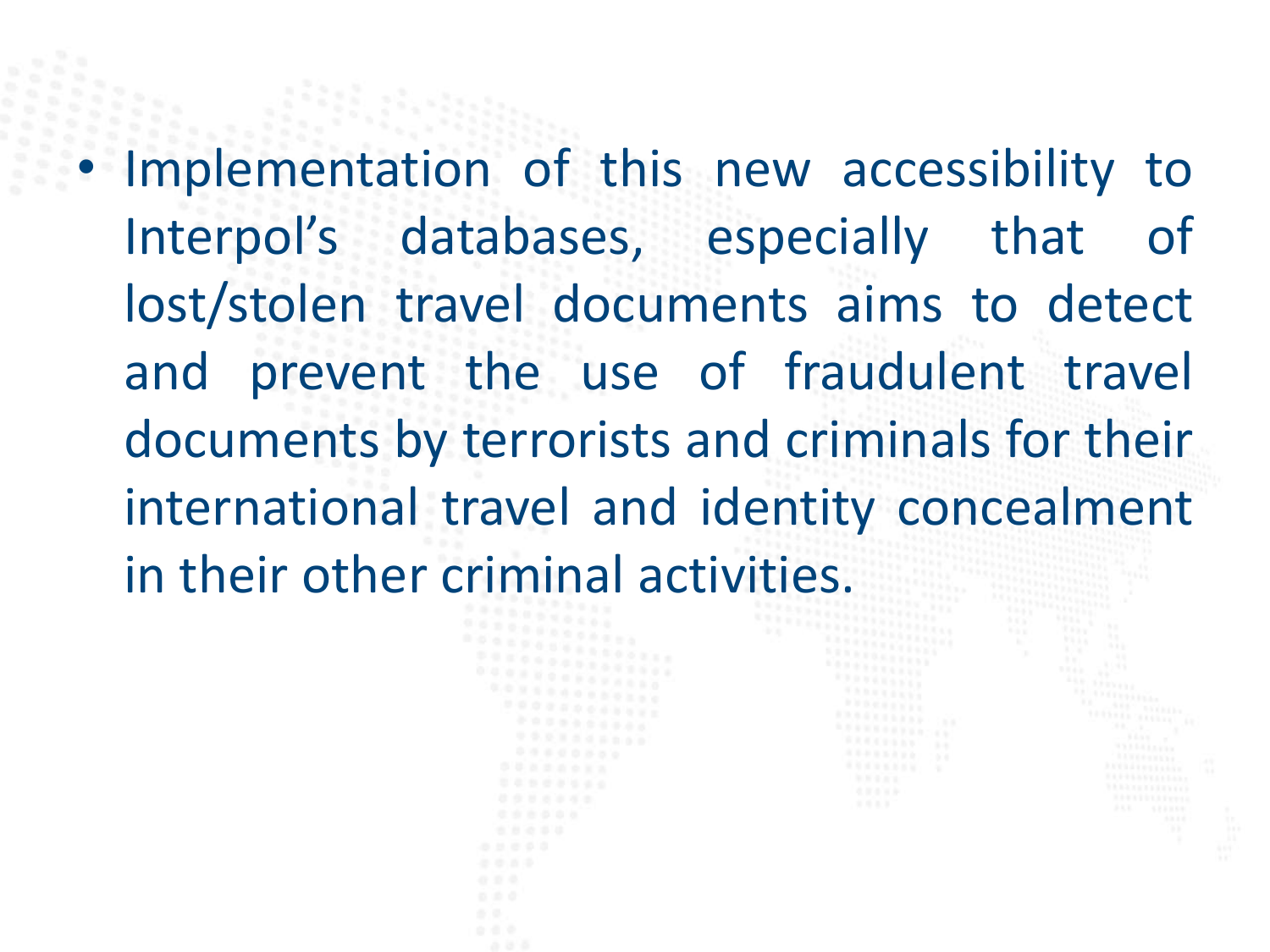Crimes that may be watched in relation to consumer protection

- Counterfeit of goods,
- Trafficking/distribution of counterfeited goods with-in and outside the country of origin,
- Identity theft,...Stolen or forged travel docs...
- Fraud schemes (telephone, internet, …..),
- Money (other proceeds) laundering,
- Most of all other cross-border crimes (vehicle theft, human movement related crimes, …)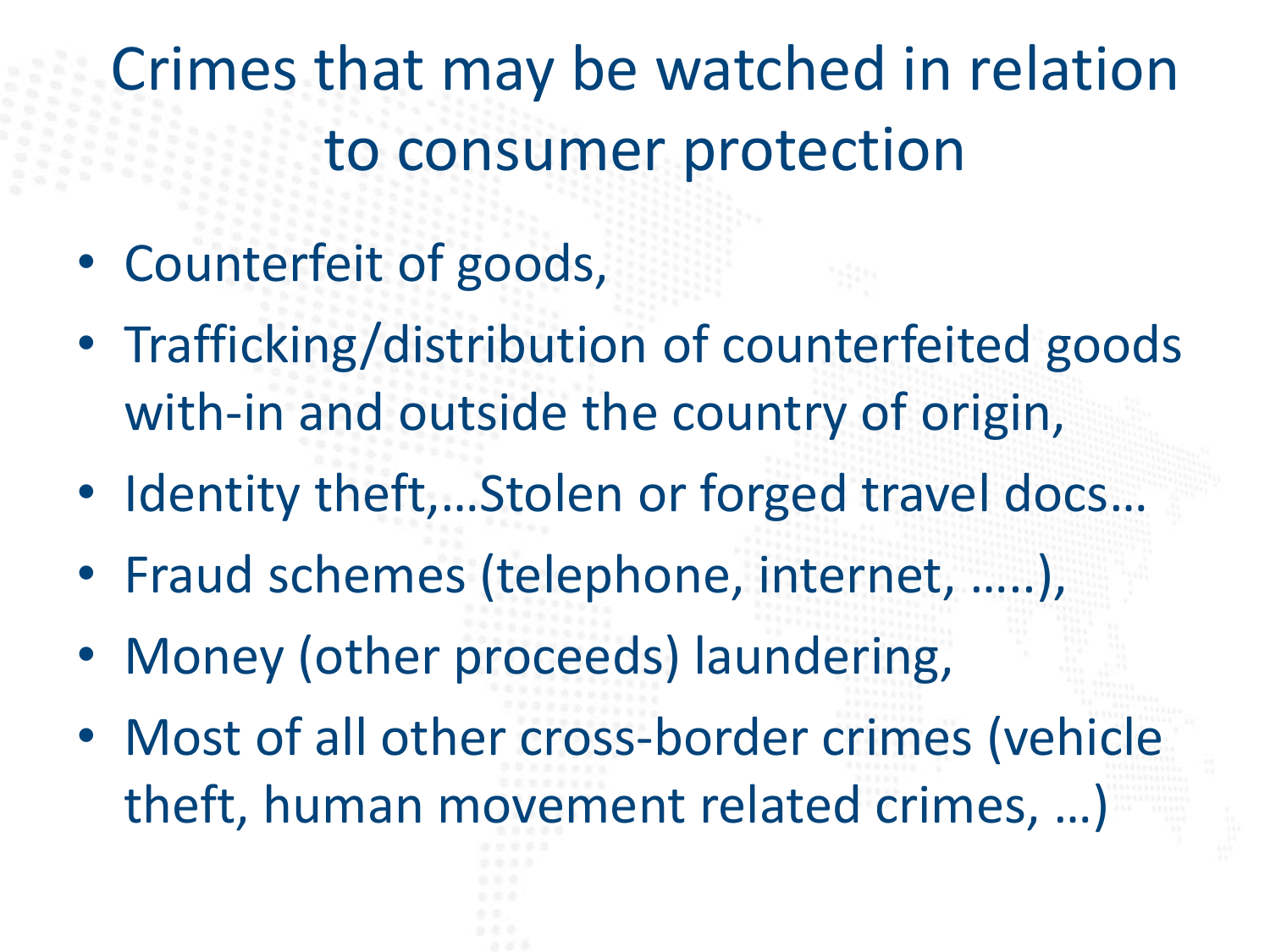#### INTERPOL National Central Bureaus - NCBs

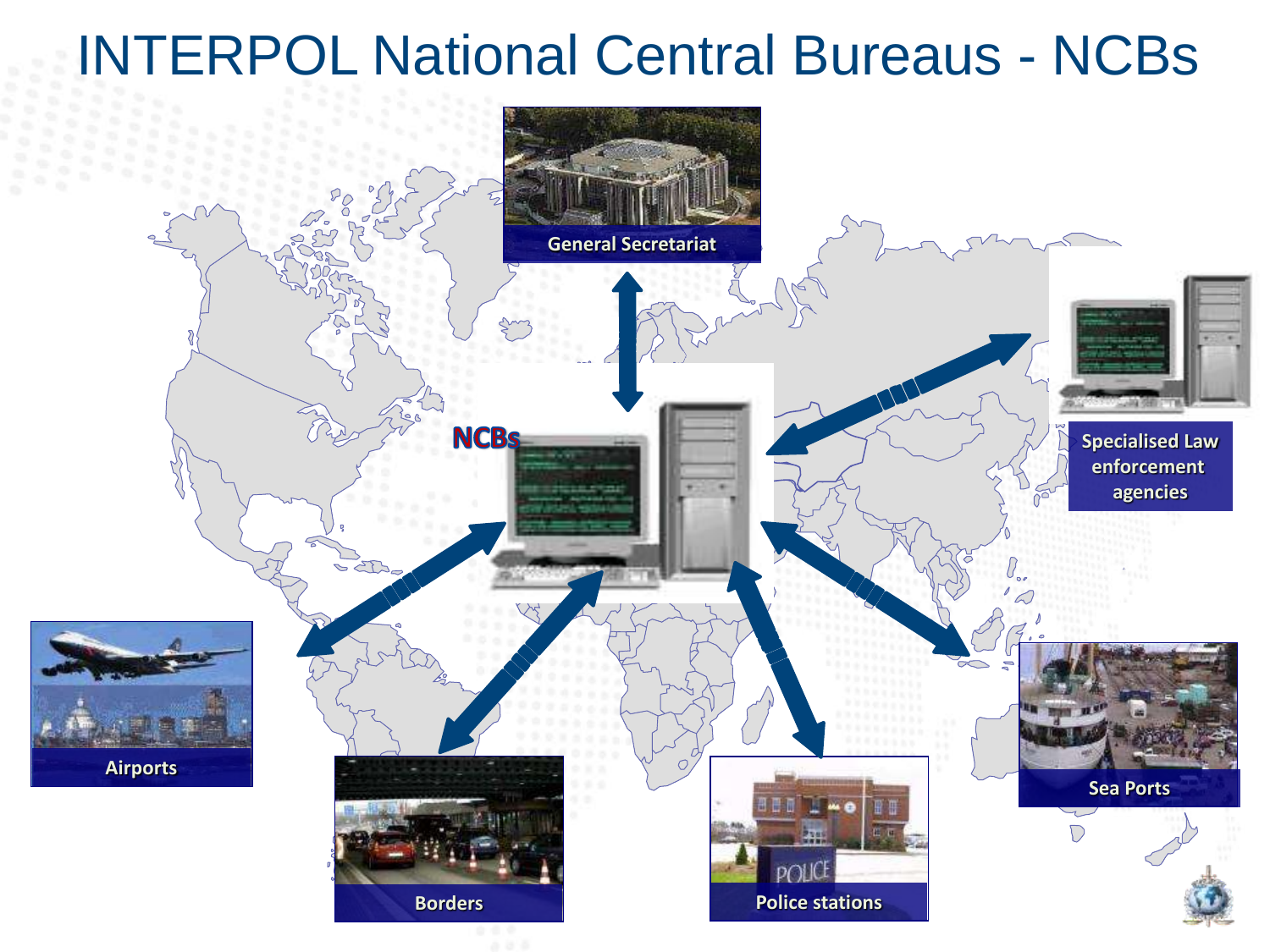

#### **INTERPOL Notices and Diffusions**





Warnings about known criminals

Seeking additional information



**Missing persons**



Unidentified bodies



Special INTERPOL-UN Security Council



**Warnings of threats**

+ Diffusions